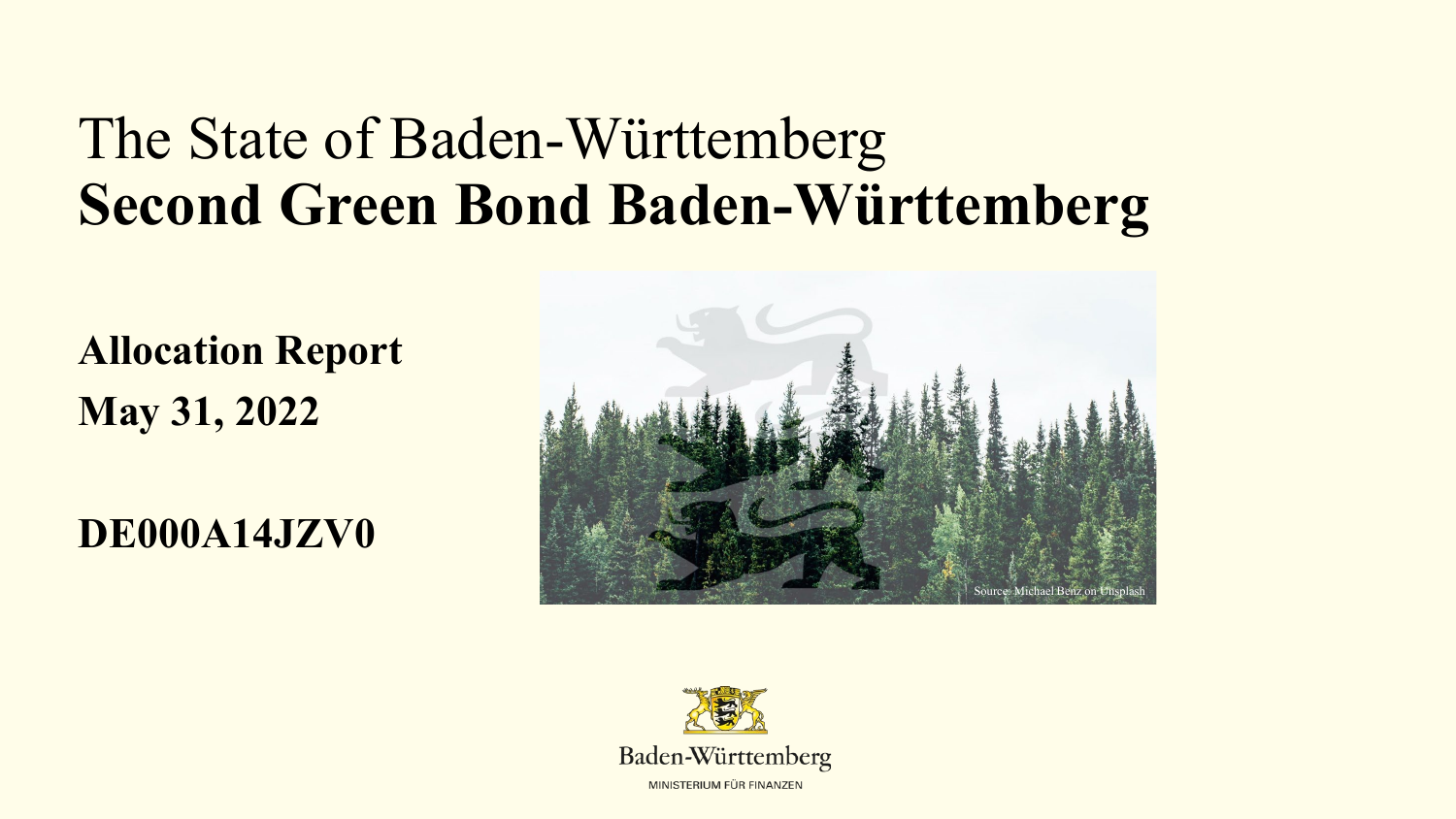### **Contents**

#### **01 Allocation**

02 Project Examples

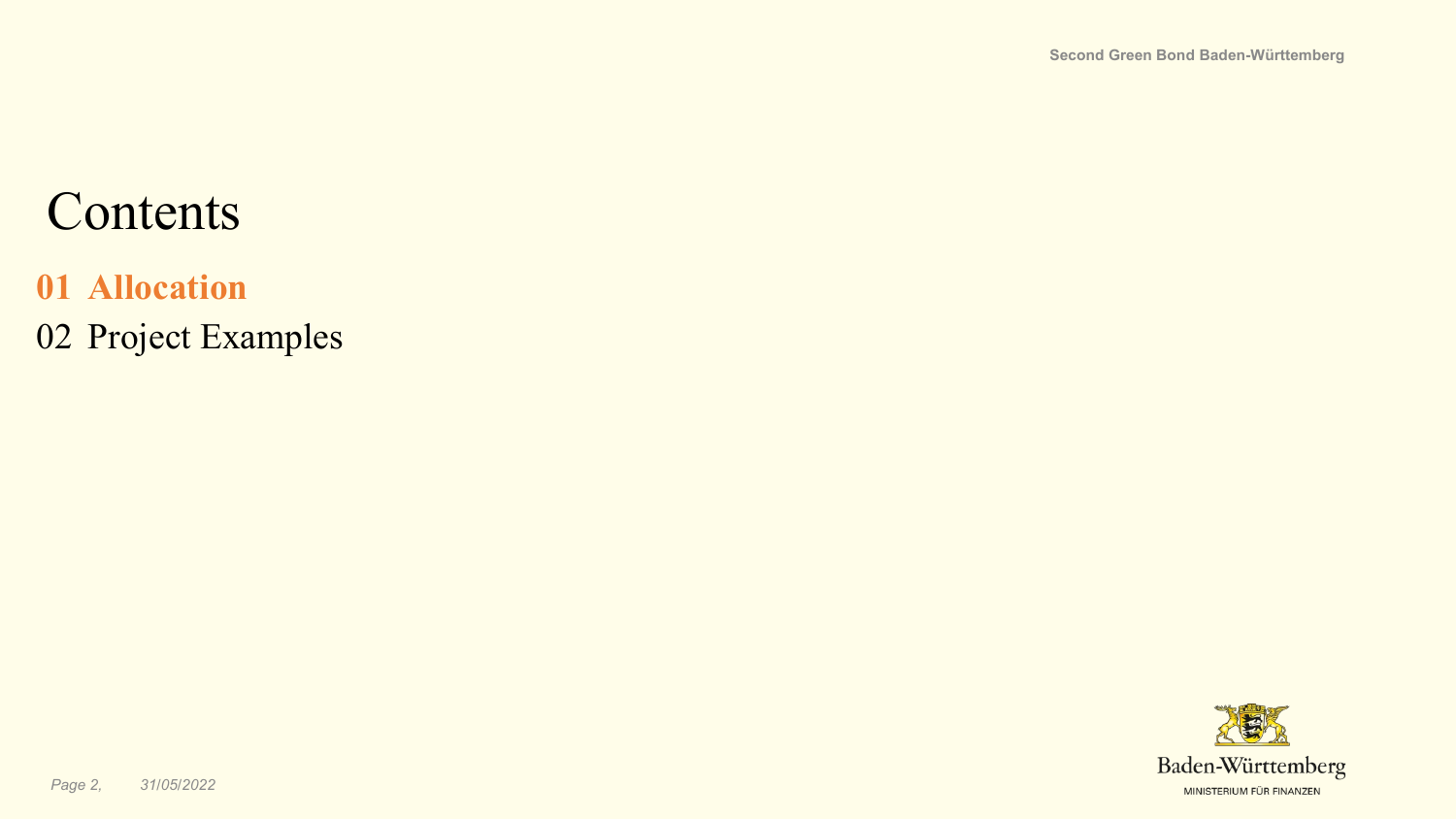### Key terms & conditions

| <b>Second Green Bond Baden-Württemberg</b> |                                            |  |  |
|--------------------------------------------|--------------------------------------------|--|--|
| <b>Issuer name</b>                         | <b>State of Baden-Württemberg</b>          |  |  |
| Volume                                     | EUR 350,000,000                            |  |  |
| <b>Status</b>                              | Landesschatzanweisung                      |  |  |
| Ratings                                    | Aaa / AA+ (Moody's / S&P)                  |  |  |
| <b>ESG</b> rating                          | Advanced (66/100) by Moody's ESG Solutions |  |  |
| <b>Second Party Opinion provider</b>       | Moody's ESG Solutions                      |  |  |
| Tenor                                      | 10 Years                                   |  |  |
| <b>Maturity Date</b>                       | June 8, 2032                               |  |  |
| <b>Settlement Date</b>                     | June 8, 2022                               |  |  |
| <b>Trade Date</b>                          | May 31, 2022                               |  |  |
| Coupon                                     | $1.65\%$                                   |  |  |
| ISIN / WKN                                 | DE000A14JZV0 / A14JZV                      |  |  |
| Documentation                              | Stand alone (German language)              |  |  |
| <b>Related links</b>                       | www.green-bond-bw.de                       |  |  |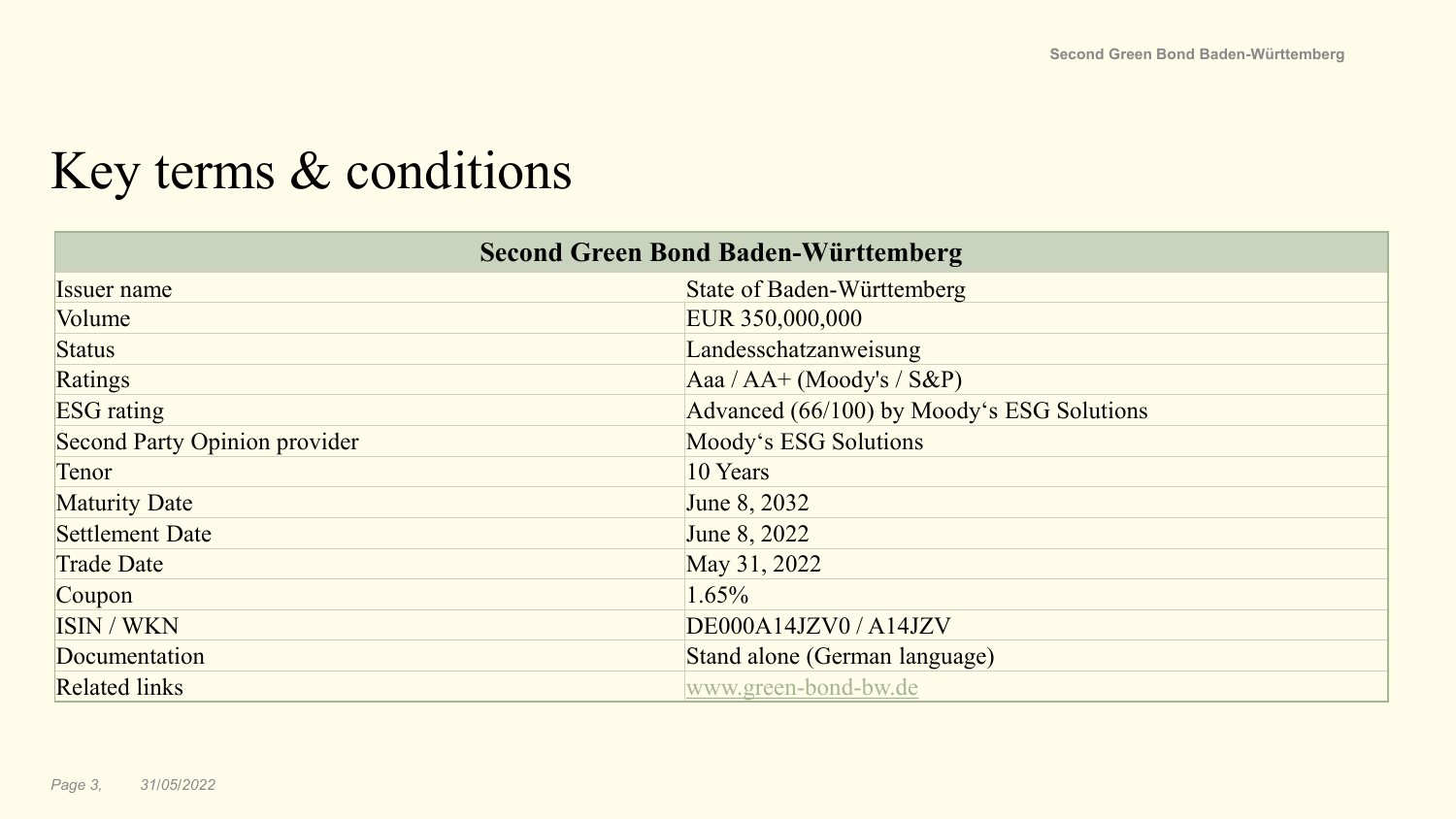### Details of the Allocation Report

| <b>Second Green Bond Baden-Württemberg</b>                                                  |                                                         |  |  |
|---------------------------------------------------------------------------------------------|---------------------------------------------------------|--|--|
| Scope of Reporting                                                                          | <b>Allocation Reporting</b>                             |  |  |
| Publication date of reporting                                                               | May 31, 2022                                            |  |  |
| Reporting period                                                                            | Less than 24 months (budget year 2021)                  |  |  |
| <b>Frequency of reporting</b>                                                               | Once after allocation of the proceeds of the Green Bond |  |  |
| Verification of the expenses included in the final allocation<br>report                     | Court of Audit, as part of yearly budget audit          |  |  |
| Reference to the Green Bond Framework applied                                               | <b>Yes</b>                                              |  |  |
| Alignment of the Green Bond Framework with the Green Bond<br>Principles 2021                | Yes                                                     |  |  |
| Number of allocated project categories (based on ICMA Green<br><b>Bond Principles 2021)</b> | 10                                                      |  |  |
| <b>Allocation of Green Bond Proceeds</b>                                                    | 100% of the notional amount of the Green Bond           |  |  |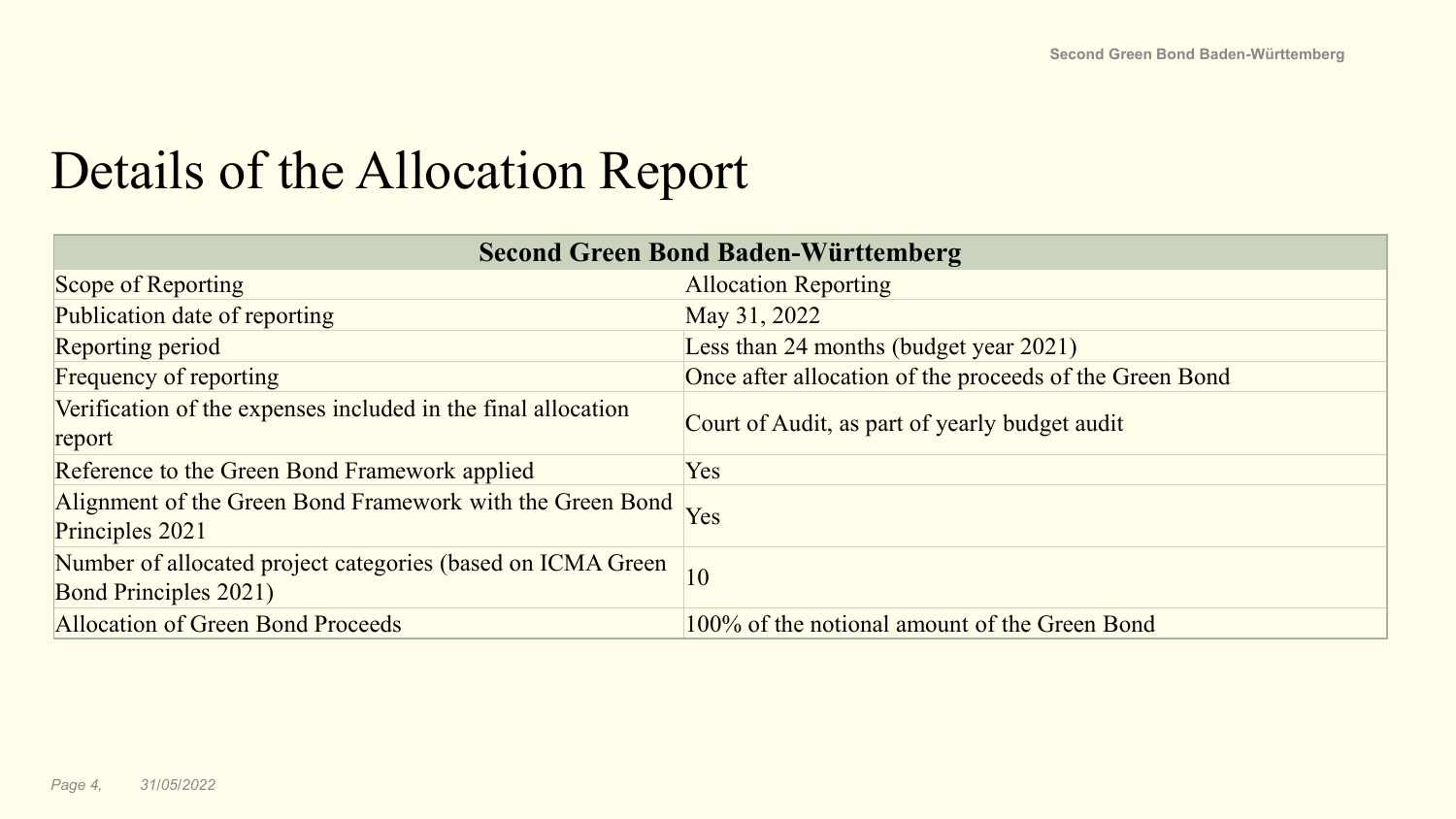### Allocation to Green Project Sectors based on Environmental Objective (EU-Taxonomy)<sup>1)</sup>

| <b>Green Bond ISIN</b><br>(Year of Issuance) |                                    | <b>Climate Change</b><br><b>Adaptation</b> | <b>Climate Change</b><br><b>Mitigation</b> | <b>Pollution</b><br>prevention and<br>control | <b>Protection and</b><br><b>restoration of</b><br>biodiversity and<br>ecosystems | Sustainable use<br>and protection of<br>water and<br> marine resources circular economy Grand Total | <b>Transition to a</b> |                |
|----------------------------------------------|------------------------------------|--------------------------------------------|--------------------------------------------|-----------------------------------------------|----------------------------------------------------------------------------------|-----------------------------------------------------------------------------------------------------|------------------------|----------------|
| DE000A14JZV0                                 | <b>Sum in EUR</b><br>allocated     | 3,640,131.14                               | 224,024,189.31                             | 21,434,331.04                                 | 55,918,340.00                                                                    | 44,414,262.96                                                                                       | 568,745.55             | 350,000,000.00 |
| (2022)                                       | <b>ISum in % of Grand</b><br>Total | 1.0%                                       | 64.0%                                      | 6.1%                                          | 16.0%                                                                            | 12.7%                                                                                               | 0.2%                   | 100.0%         |
| DE000A14JZS6                                 | <b>Sum in EUR</b><br>allocated     | 1,216,661.25                               | 187,791,307.49                             | 11,300,194.50                                 | 67,073,137.27                                                                    | 32,365,153.68                                                                                       | 253,545.81             | 300,000,000.00 |
| (2021)                                       | Sum in % of Grand<br>Total         | 0.4%                                       | 62.6%                                      | 3.8%                                          | 22.4%                                                                            | 10.8%                                                                                               | 0.1%                   | 100.0%         |
|                                              |                                    |                                            |                                            |                                               |                                                                                  |                                                                                                     |                        |                |
| Sum of all                                   | <b>Sum in EUR</b><br>allocated     | 4,856,792.39                               | 411,815,496.80                             | 32,734,525.54                                 | 122,991,477.27                                                                   | 76,779,416.64                                                                                       | 822,291.36             | 650,000,000.00 |
| outstanding<br><b>Green Bonds</b>            | Sum in % of Grand<br>Total         | 0.7%                                       | 63.4%                                      | 5.0%                                          | 18.9%                                                                            | 11.8%                                                                                               | 0.1%                   | 100.0%         |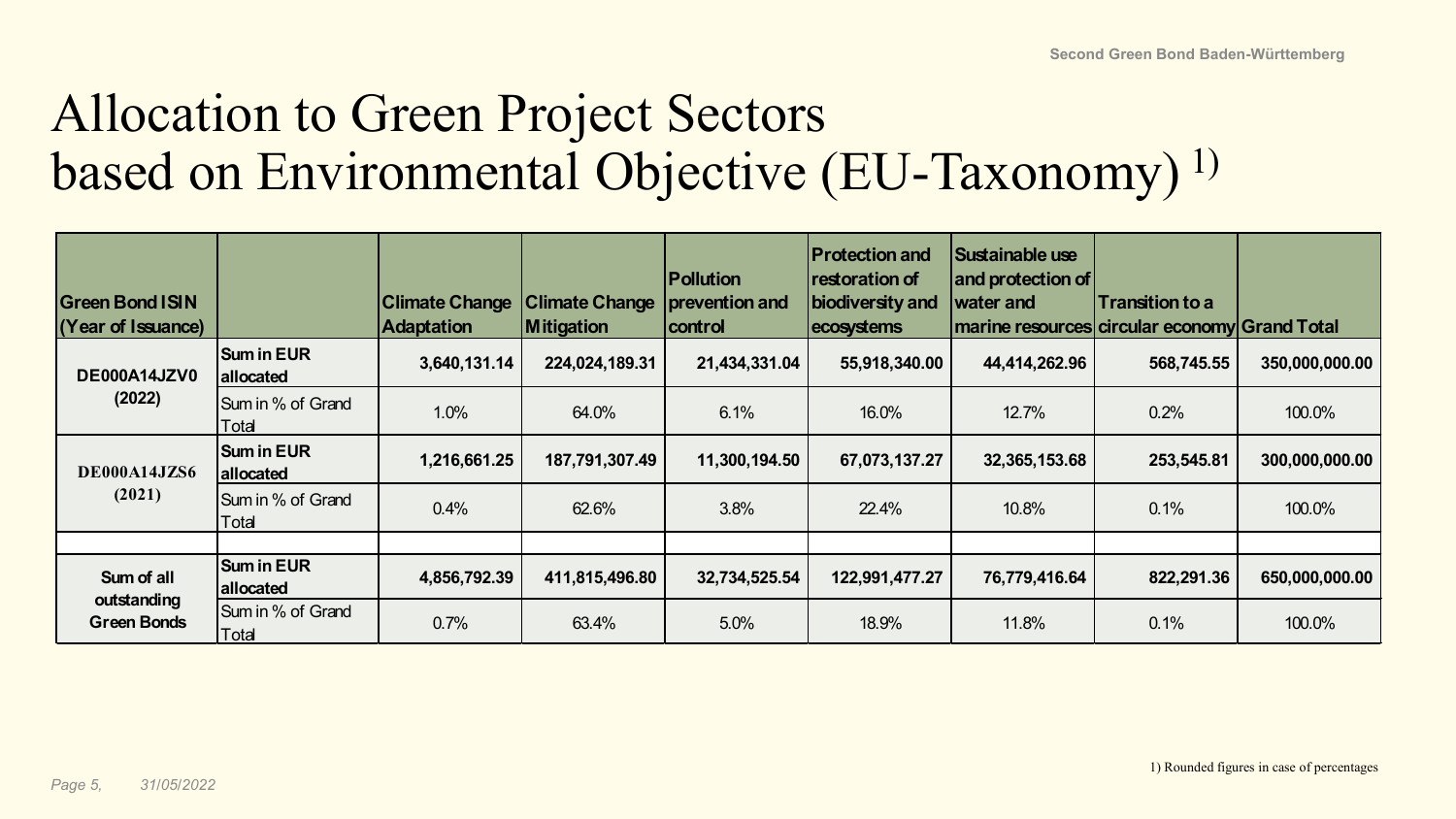# Allocation to Green Project Sectors based on Green Bond Principles category (ICMA)<sup>1)</sup>

| <b>Green Bond ISIN</b><br>(Year of Issuance) |                                   | <b>Clean</b><br>transportation | <b>Climate Change</b><br>Adaptation | <b>Circular economy</b><br>adapted products,<br>production<br>technologies and<br>processes, and/or<br>certified eco- | efficient products Energy efficiency land use | <b>Environmentally</b><br><b>Sustainable</b><br>management of<br>living natural<br>resources and | <b>Green buildings</b> | Other/Several | <b>Pollution</b><br>prevention and<br>control | Renewable energy management | Sustainable water aquatic<br>and wastewater | Terrestrial and<br>biodiversity<br>conservation | <b>Grand Total</b> |
|----------------------------------------------|-----------------------------------|--------------------------------|-------------------------------------|-----------------------------------------------------------------------------------------------------------------------|-----------------------------------------------|--------------------------------------------------------------------------------------------------|------------------------|---------------|-----------------------------------------------|-----------------------------|---------------------------------------------|-------------------------------------------------|--------------------|
| <b>DE000A14JZV0</b>                          | <b>Sum in EUR</b><br>allocated    | 66,672,879.23                  | 3,640,131.14                        | 513,049.93                                                                                                            | 69,786,164.74                                 | 6,247,759.11                                                                                     | 69,014,163.24          | 2,358,783.27  | 21,434,331.04                                 | 16,247,894.46               | 44,414,262.96                               | 49,670,580.89                                   | 350,000,000.00     |
| (2022)                                       | Sum in % of Grand<br>Total        | 19.0%                          | 1.0%                                | 0.1%                                                                                                                  | 19.9%                                         | 1.8%                                                                                             | 19.7%                  | 0.7%          | 6.1%                                          | 4.6%                        | 12.7%                                       | 14.2%                                           | 100.0%             |
| DE000A14JZS6                                 | <b>Sum in EUR</b><br>allocated    | 18,304,833.57                  | 1,216,661.25                        | 228,830.47                                                                                                            | 72,248,708.75                                 | 3,010,635.55                                                                                     | 41,206,860.53          | 50,133,566.16 | 11,300,194.50                                 | 5,922,053.82                | 32,365,153.68                               | 64,062,501.72                                   | 300,000,000.00     |
| (2021)                                       | Sum in % of Grand<br><b>Total</b> | 6.1%                           | 0.4%                                | 0.1%                                                                                                                  | 24.1%                                         | 1.0%                                                                                             | 13.7%                  | 16.7%         | 3.8%                                          | 2.0%                        | 10.8%                                       | 21.4%                                           | 100.0%             |
|                                              |                                   |                                |                                     |                                                                                                                       |                                               |                                                                                                  |                        |               |                                               |                             |                                             |                                                 |                    |
| Sum of all                                   | Sum in EUR<br>allocated           | 84,977,712.80                  | 4,856,792.39                        | 741,880.40                                                                                                            | 142,034,873.48                                | 9,258,394.66                                                                                     | 110,221,023.77         | 52,492,349.43 | 32,734,525.54                                 | 22, 169, 948. 28            | 76,779,416.64                               | 113,733,082.61                                  | 650,000,000.00     |
| outstanding<br><b>Green Bonds</b>            | Sum in % of Grand<br>Total        | 13.1%                          | 0.7%                                | 0.1%                                                                                                                  | 21.9%                                         | 1.4%                                                                                             | 17.0%                  | 8.1%          | 5.0%                                          | 3.4%                        | 11.8%                                       | 17.5%                                           | 100.0%             |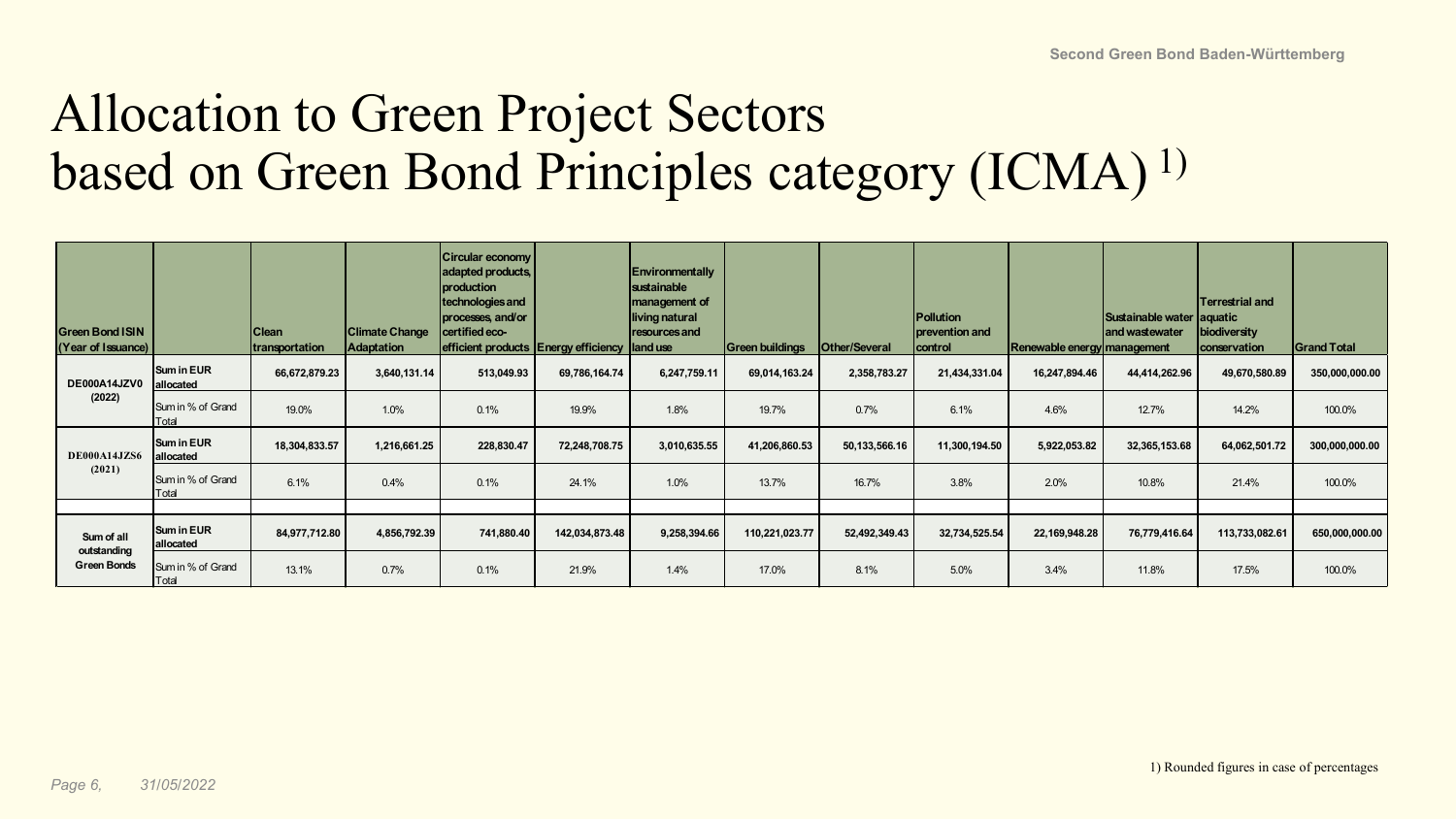# Eligible expenditures by Environmental Objective (EU-Taxonomy) and Green Bond Principles category (ICMA)

| <b>Framework Category</b>                                                                                            | No.                     | <b>EUR eligible</b> | in $%^{1}$ | <b>EUR allocated</b> | in $%^{2}$ |
|----------------------------------------------------------------------------------------------------------------------|-------------------------|---------------------|------------|----------------------|------------|
| <b>Climate Change Mitigation</b>                                                                                     | 30                      | 241,337,669.60      | 64.0%      | 224,024,189.31       |            |
| Renewable energy                                                                                                     | $\overline{7}$          | 17,443,596.36       | 4.6%       | 16, 192, 198.84      |            |
| <b>Energy efficiency</b>                                                                                             | $\overline{7}$          | 75,179,517.09       | 19.9%      | 69,786,164.74        |            |
| Green buildings                                                                                                      | $\overline{2}$          | 74, 347, 852. 24    | 19.7%      | 69,014,163.24        |            |
| Clean transportation                                                                                                 | 13                      | 71,825,624.49       | 19.0%      | 66,672,879.23        |            |
| Other/Several                                                                                                        |                         | 2,541,079.42        | 0.7%       | 2,358,783.27         |            |
| <b>Climate Change Adaptation</b>                                                                                     | $\overline{2}$          | 3,921,454.95        | 1.0%       | 3,640,131.14         |            |
| <b>Climate Change Adaptation</b>                                                                                     | $\overline{2}$          | 3,921,454.95        | 1.0%       | 3,640,131.14         |            |
| Sustainable use and protection of water and marine resources                                                         | $\mathbf{2}$            | 47,846,773.84       | 12.7%      | 44,414,262.96        |            |
| Sustainable water and wastewater management                                                                          | $\overline{2}$          | 47,846,773.84       | 12.7%      | 44,414,262.96        |            |
| <b>Transition to a circular economy</b>                                                                              | 4                       | 612,700.47          | 0.2%       | 568,745.55           | 92.8%      |
| Renewable energy                                                                                                     | $\mathbf 1$             | 60,000.00           | 0.0%       | 55,695.62            |            |
| Circular economy adapted products, production technologies and<br>processes, and/or certified eco-efficient products | $\mathbf{3}$            | 552,700.47          | 0.1%       | 513,049.93           |            |
| <b>Pollution prevention and control</b>                                                                              | 9                       | 23,090,861.39       | 6.1%       | 21,434,331.04        |            |
| Pollution prevention and control                                                                                     | 9                       | 23,090,861.39       | 6.1%       | 21,434,331.04        |            |
| Protection and restoration of biodiversity and ecosystems                                                            | 11                      | 60,239,931.70       | 16.0%      | 55,918,340.00        |            |
| Terrestrial and aquatic biodiversity conservation                                                                    | $\overline{7}$          | 53,509,320.92       | 14.2%      | 49,670,580.89        |            |
| Environmentally sustainable management of living natural resources<br>and land use                                   | $\overline{\mathbf{4}}$ | 6,730,610.78        | 1.8%       | 6,247,759.11         |            |
| Sum                                                                                                                  | 58                      | 377,049,391.95      | 100%       | 350,000,000.00       |            |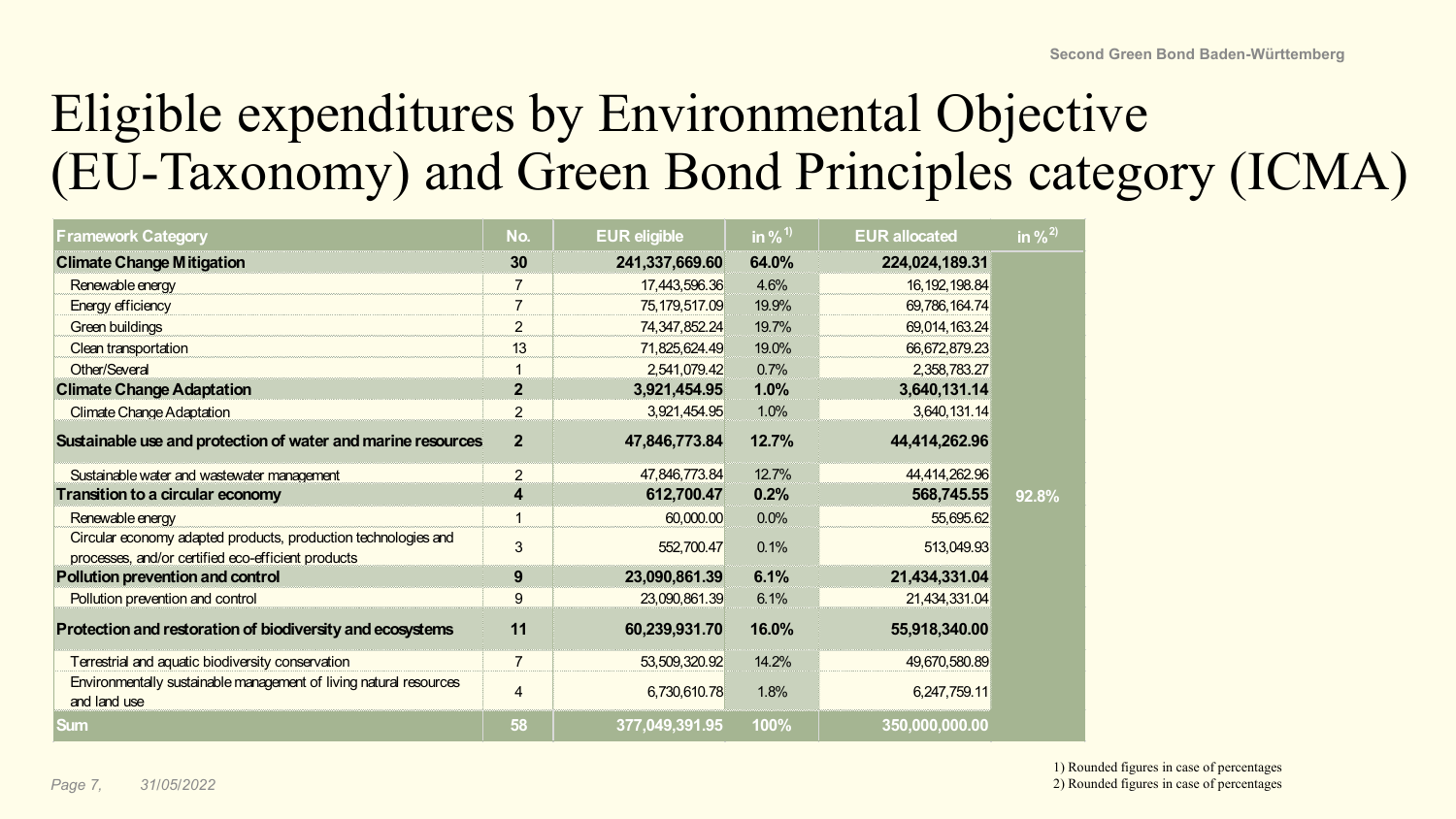### **Contents**

#### 01 Allocation

**02 Project Examples**

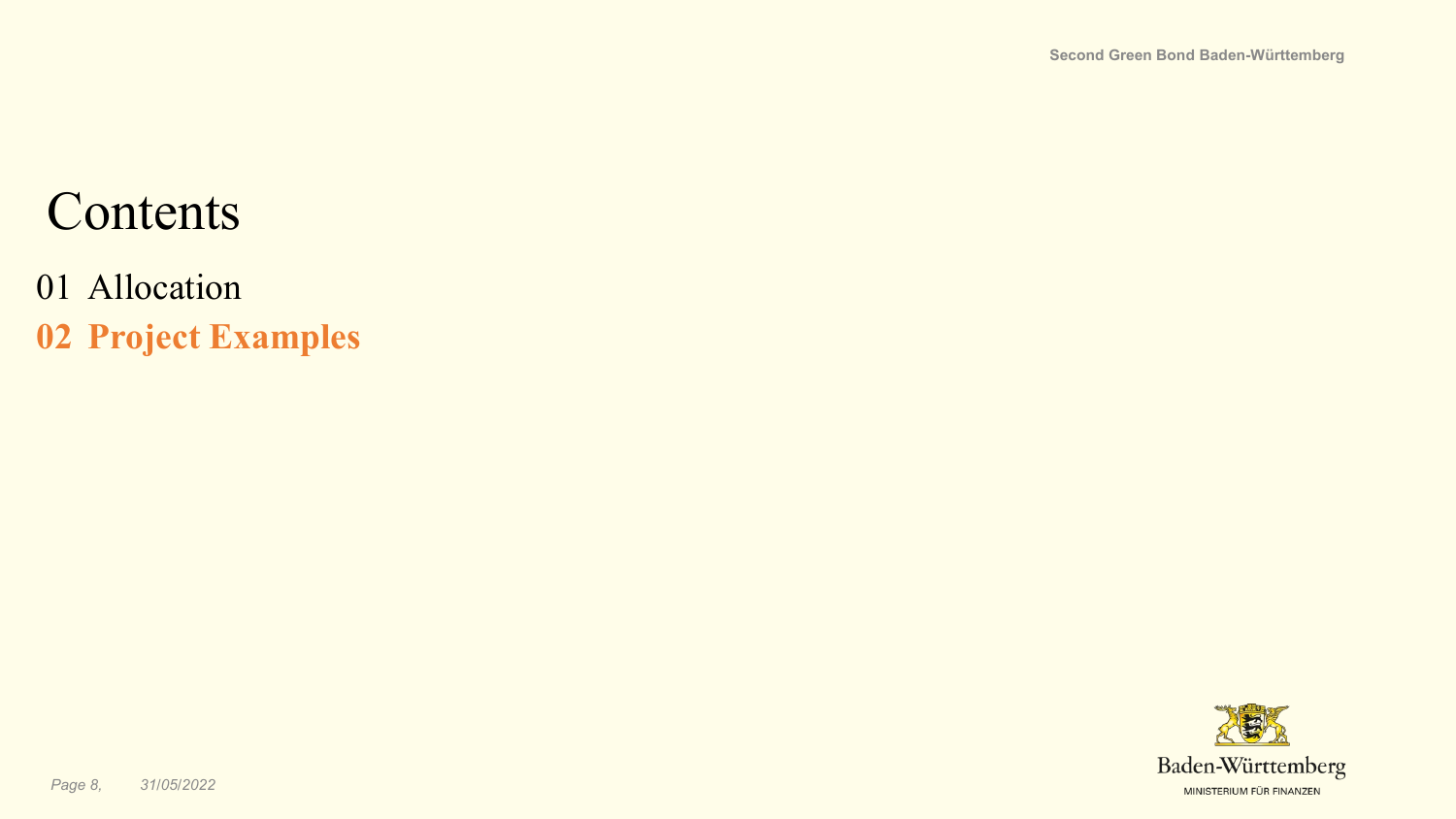# Examples from second Green Bond selected to illustrate the scope of the total 58 eligible projects

| <b>Environmental objective</b>                               |           | <b>Green project examples 2021</b>                                                                        |
|--------------------------------------------------------------|-----------|-----------------------------------------------------------------------------------------------------------|
| Climate change mitigation                                    |           | 1: HyFab BW - new building<br>2: State funding of broadband<br>3: Energy-efficient restructuring measures |
| Climate change adaptation                                    | 月開印       | 4: Timber Construction Initiative BW                                                                      |
| Sustainable use and protection of water and marine resources | <b>AA</b> | 5: Water supply                                                                                           |
| Transition to a circular economy                             |           | 6: Phosphorus recovery from sewage sludge                                                                 |
| Pollution prevention and control                             | $- -$     | 7: Low-emission bus transportation                                                                        |
| Protection and restoration of biodiversity and ecosystems    |           | 8: Research program Organic Farming                                                                       |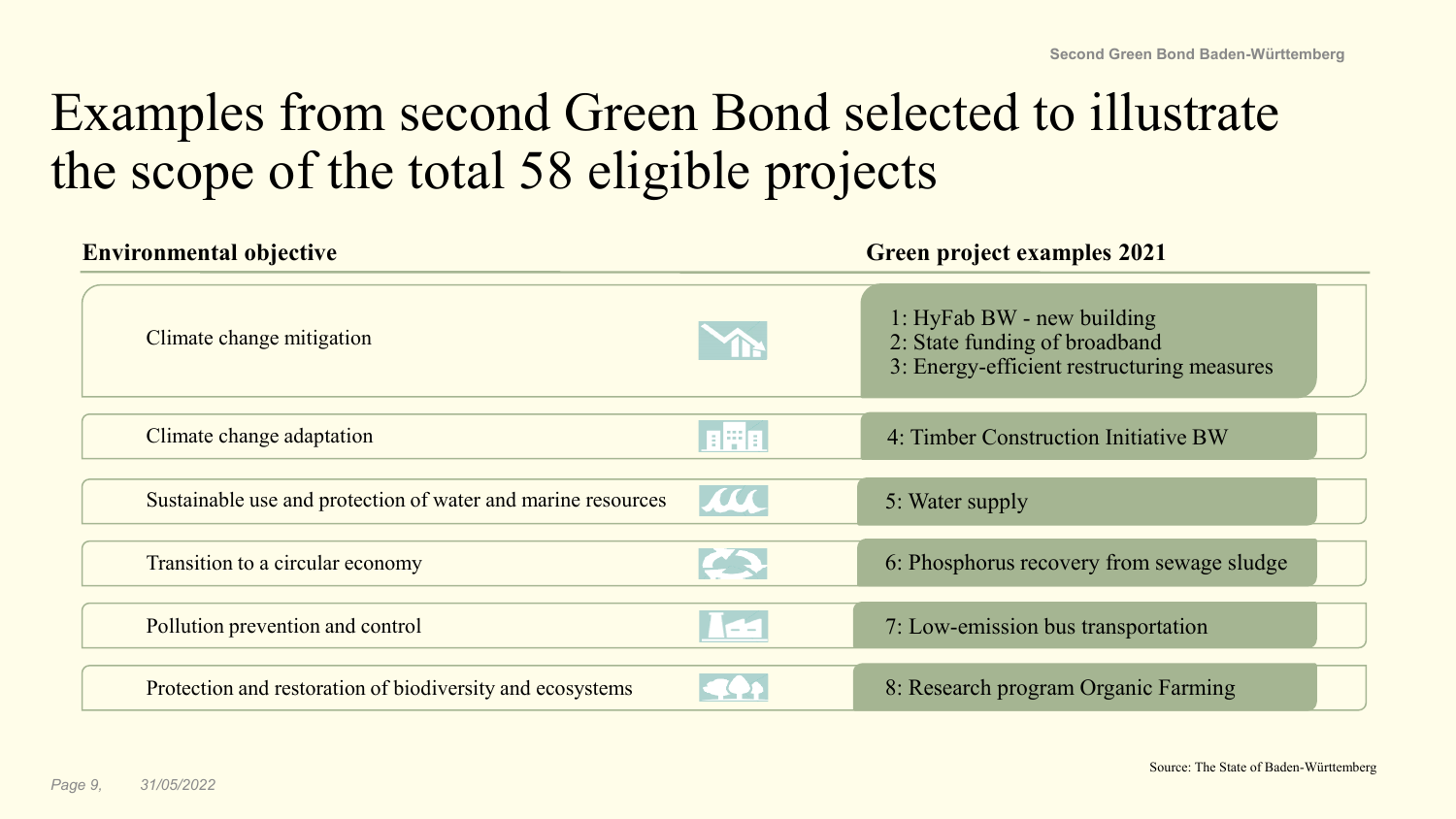#### Green project example 1 HyFab BW – new building

| <b>Key Facts</b>                                                                                                                                               | <b>Expected Impact</b>                                                                                                                                                                  |
|----------------------------------------------------------------------------------------------------------------------------------------------------------------|-----------------------------------------------------------------------------------------------------------------------------------------------------------------------------------------|
| New research factory for fuel cells and hydrogen<br>Actual expenditure 2021: EUR 6,550,000<br><b>Ressort: Ministry of Economic Affairs, Labour and Tourism</b> | Qualitative description: Development of solutions for<br>fuel cells production on a large industrial scale<br>Quantitative indicator: Number of projects with industry<br>participation |
| <b>EU-Taxonomy Environmental Objective</b>                                                                                                                     | <b>Climate Change Mitigation</b>                                                                                                                                                        |
| <b>ICMA Green Bond Principles Category</b>                                                                                                                     | Renewable Energy                                                                                                                                                                        |
| UN Sustainable Development Goals                                                                                                                               |                                                                                                                                                                                         |
| <b>Guiding Principle BW Sustainability Strategy</b>                                                                                                            | (I) to implement the energy transition quickly, safely and affordable with the<br>involvement of civil society.                                                                         |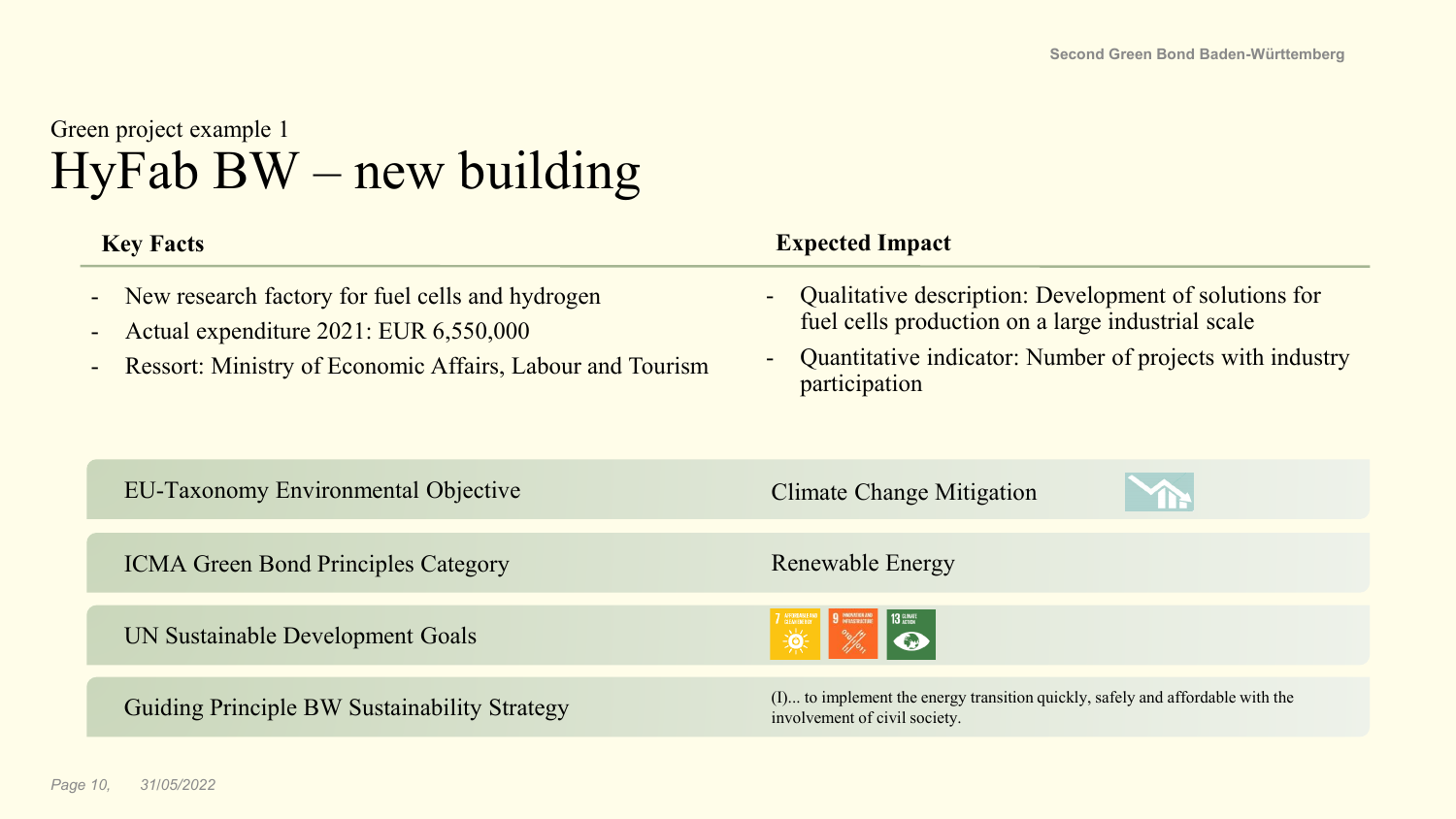#### Green project example 2 State funding of broadband

| <b>Key Facts</b>                                                                                                                                                                                                                                                                | <b>Expected Impact</b>                                                                                                                                                                                                                                                                                                                                                 |
|---------------------------------------------------------------------------------------------------------------------------------------------------------------------------------------------------------------------------------------------------------------------------------|------------------------------------------------------------------------------------------------------------------------------------------------------------------------------------------------------------------------------------------------------------------------------------------------------------------------------------------------------------------------|
| Allocations for investments in municipalities for broadband<br>$\frac{1}{2}$ , $\frac{1}{2}$<br>infrastructure<br>Actual expenditure 2021: EUR 68,352,681.27<br>$\sim$<br>Ressort: Ministry of the Interior, Digitalisation and Local<br>$\overline{\phantom{a}}$<br>Government | Qualitative description: Broadband coverage enabling<br>$\omega_{\rm c}$<br>behavioral change and business models without<br>transport/mobility needs; fibreoptics has significant energy<br>consumption advantages compared to copper cable<br>Quantitative indicator: Achieved average level of broad-<br>band coverage in BW (at least 50 Mbit/s); target 2025: 90% |
| <b>EU-Taxonomy Environmental Objective</b>                                                                                                                                                                                                                                      | Climate change mitigation                                                                                                                                                                                                                                                                                                                                              |
| <b>ICMA Green Bond Principles Category</b>                                                                                                                                                                                                                                      | Energy efficiency                                                                                                                                                                                                                                                                                                                                                      |
| UN Sustainable Development Goals                                                                                                                                                                                                                                                | $\frac{1}{2}$                                                                                                                                                                                                                                                                                                                                                          |
| <b>Guiding Principle BW Sustainability Strategy</b>                                                                                                                                                                                                                             | (IV) to implement a future-oriented urban and spatial development.                                                                                                                                                                                                                                                                                                     |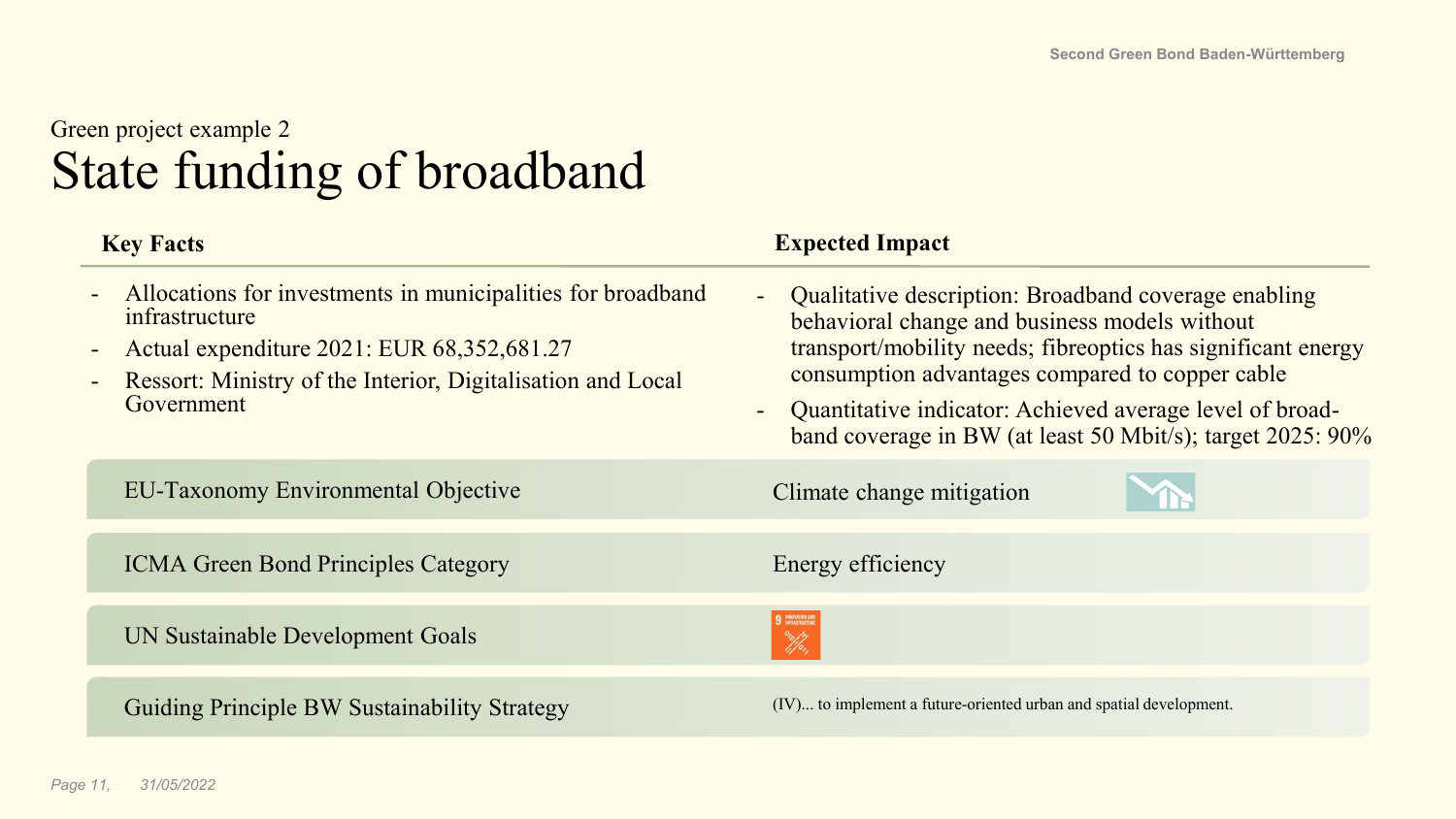### Green project example 3 Energy-efficient restructuring measures

| <b>Key Facts</b>                                                                                                                                                                           | <b>Expected Impact</b>                                                                                                                                                                                                                                                       |
|--------------------------------------------------------------------------------------------------------------------------------------------------------------------------------------------|------------------------------------------------------------------------------------------------------------------------------------------------------------------------------------------------------------------------------------------------------------------------------|
| Reduction of primary energy demand of at least 30% in<br>$\blacksquare$<br>already existing buildings<br>Actual expenditure 2021: EUR 20,386,655.85<br><b>Ressort: Ministry of Finance</b> | - Qualitative description: Significant CO2 emissions<br>reduction compared to the unrefurbished building, via<br>improvement of thermal insulation quality and increase<br>in energy efficiency of systems engineering<br>Quantitative indicator: Reduction of CO2-emissions |
| <b>EU-Taxonomy Environmental Objective</b>                                                                                                                                                 | Climate change mitigation                                                                                                                                                                                                                                                    |
| <b>ICMA Green Bond Principles Category</b>                                                                                                                                                 | Green Buildings                                                                                                                                                                                                                                                              |
| UN Sustainable Development Goals                                                                                                                                                           | $\frac{1}{2}$                                                                                                                                                                                                                                                                |
| <b>Guiding Principle BW Sustainability Strategy</b>                                                                                                                                        | (I) to implement the energy transition quickly, safely and affordable with<br>the involvement of civil society.                                                                                                                                                              |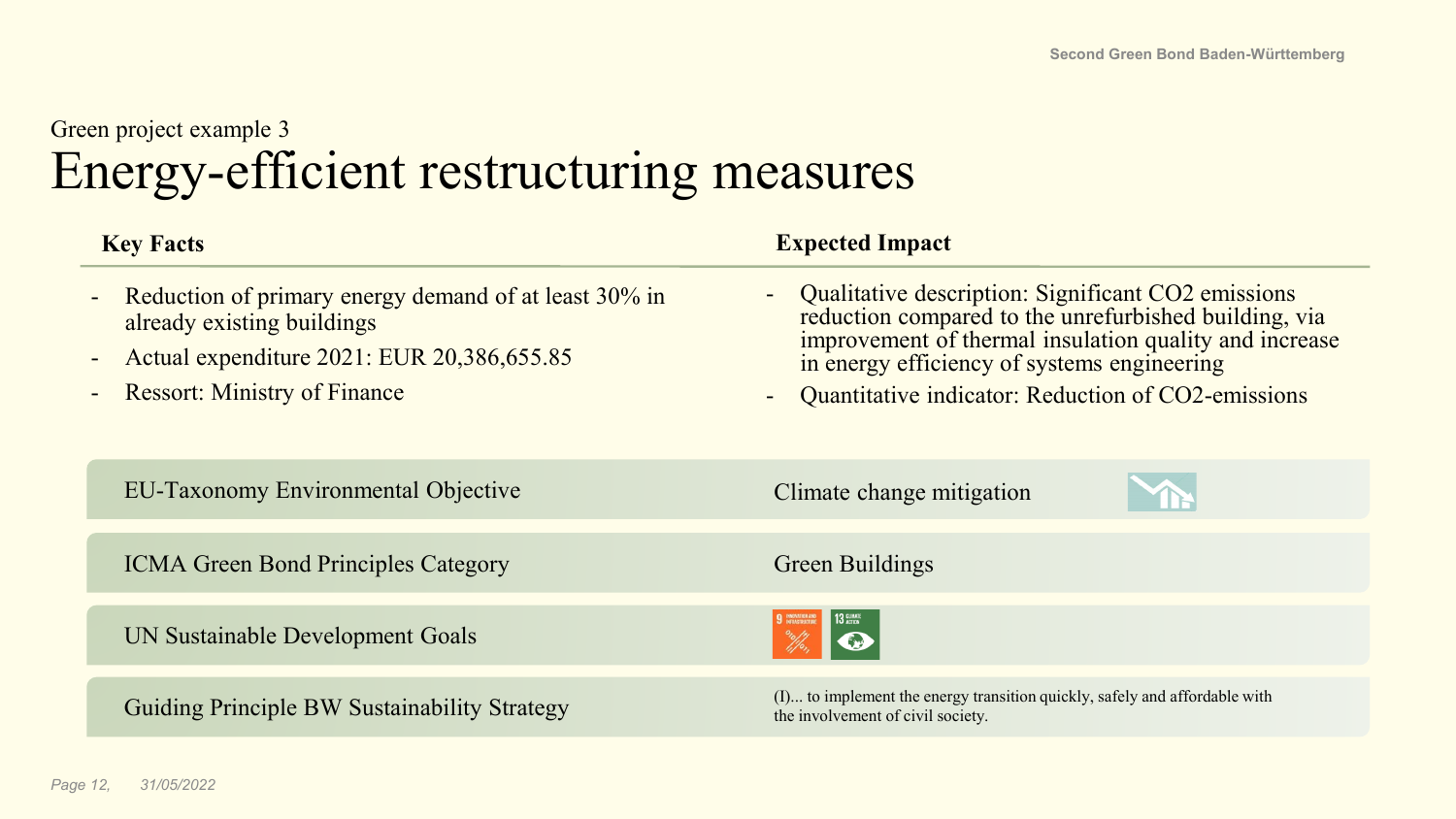#### Green project example 4 Timber construction Initiative BW

| <b>Key Facts</b>                                                                                                                                                                                                                                   | <b>Expected Impact</b>                                                                                                                                                                                                                                                                                                                    |
|----------------------------------------------------------------------------------------------------------------------------------------------------------------------------------------------------------------------------------------------------|-------------------------------------------------------------------------------------------------------------------------------------------------------------------------------------------------------------------------------------------------------------------------------------------------------------------------------------------|
| The aim is to establish the state as a trendsetter for a<br>sustainable and climate-friendly building culture with wood<br>Actual expenditure 2021: EUR 2,152,908.79<br><b>Ressort: Ministry of Food, Rural Affairs and Consumer</b><br>Protection | Qualitative description: Reduction, substitution and<br>$\overline{\phantom{0}}$<br>compensation of high-emission construction projects,<br>adaptation of the forest ecosystem to climate change<br>Quantitative indicator: Increase in timber construction<br>$\blacksquare$<br>quota in percent for state buildings $(20/21$ at $41\%)$ |
| <b>EU-Taxonomy Environmental Objective</b>                                                                                                                                                                                                         | <b>RTE</b><br>Climate change adaptation                                                                                                                                                                                                                                                                                                   |
| <b>ICMA Green Bond Principles Category</b>                                                                                                                                                                                                         | Climate change adaptation                                                                                                                                                                                                                                                                                                                 |
| UN Sustainable Development Goals                                                                                                                                                                                                                   | 11 SOURCOMES 13 CHARGE 15 US AND 15 US AND SURFACE 15 US AND SURFACE 15 US AND SURFACE 15 US AND SURFACE 15 US AND SURFACE 15 US AND SURFACE 15 US AND SURFACE 15 US AND SURFACE 15 US AND SURFACE 15 US AND SURFACE 15 US AN                                                                                                             |
| <b>Guiding Principle BW Sustainability Strategy</b>                                                                                                                                                                                                | (II) to perceive climate protection as a cross-sectional task and minimize<br>environmental-related threats due to climate change.                                                                                                                                                                                                        |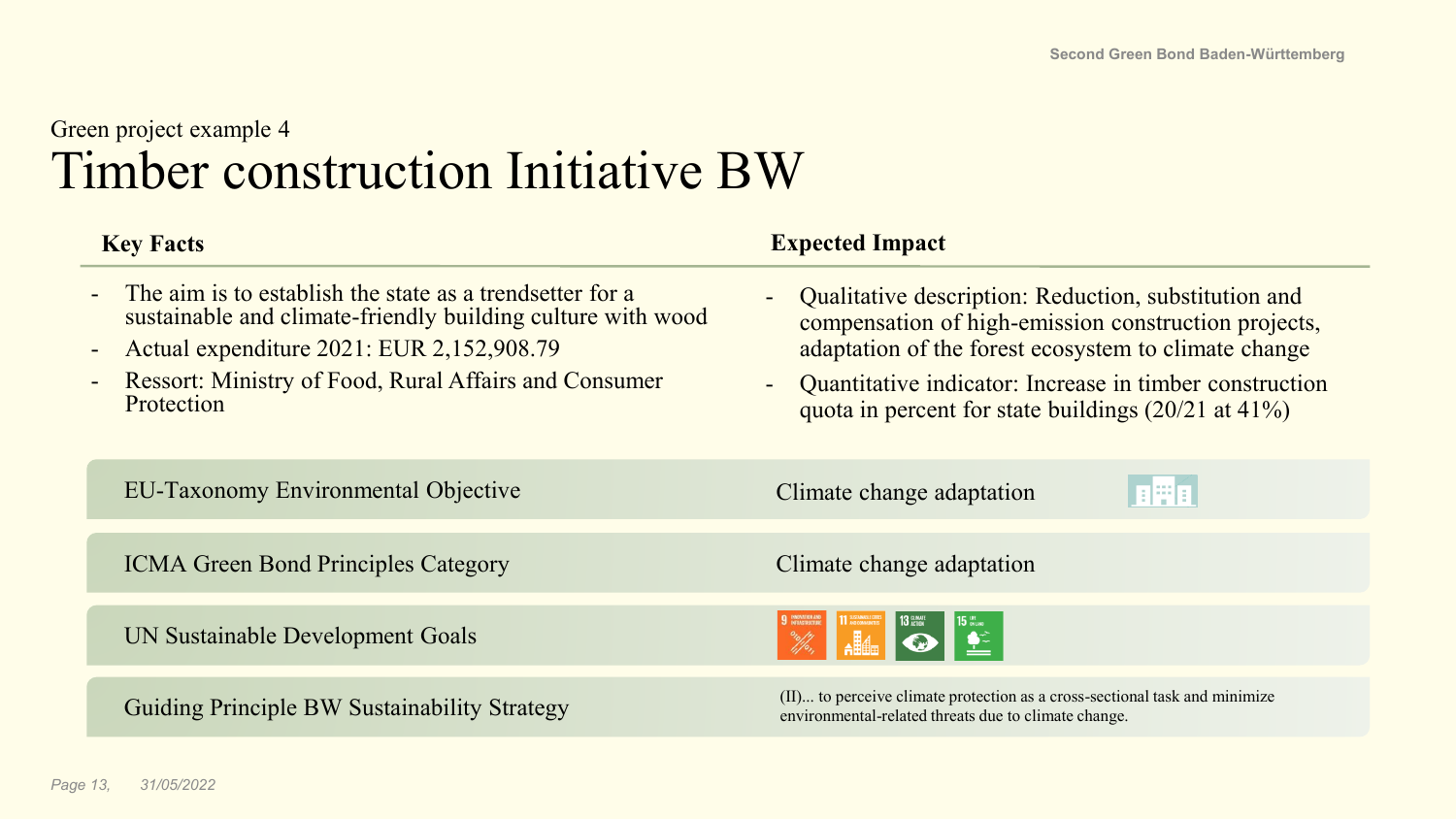### Green project example 5 Water supply

| <b>Key Facts</b>                                                                                                                                                                                                                                                                | <b>Expected Impact</b>                                                                                                                                                                                                                     |
|---------------------------------------------------------------------------------------------------------------------------------------------------------------------------------------------------------------------------------------------------------------------------------|--------------------------------------------------------------------------------------------------------------------------------------------------------------------------------------------------------------------------------------------|
| Support for expenditure on investments that are directly<br>necessary for the operation of the public water supply system<br>Actual expenditure 2021: EUR 14,105,000<br>$\blacksquare$<br>Ressort: Ministry for the Environment, Climate and Energy<br>$\blacksquare$<br>Sector | Qualitative description: Reduction of impurities in<br>drinking water; ensuring the security of supply<br>Quantitative indicator: Number of supported water<br>supply measures                                                             |
| <b>EU-Taxonomy Environmental Objective</b>                                                                                                                                                                                                                                      | Sustainable use and protection of<br><b>ALL</b><br>water and marine resources                                                                                                                                                              |
| <b>ICMA Green Bond Principles Category</b>                                                                                                                                                                                                                                      | Sustainable water and wastewater management                                                                                                                                                                                                |
| UN Sustainable Development Goals                                                                                                                                                                                                                                                |                                                                                                                                                                                                                                            |
| <b>Guiding Principle BW Sustainability Strategy</b>                                                                                                                                                                                                                             | (VI) to protect and preserve the livelihood, the diverse nature and the unique<br>cultural landscapes of the country and to keep the impact on humans, nature and<br>the environment as low as possible beyond the borders of the country. |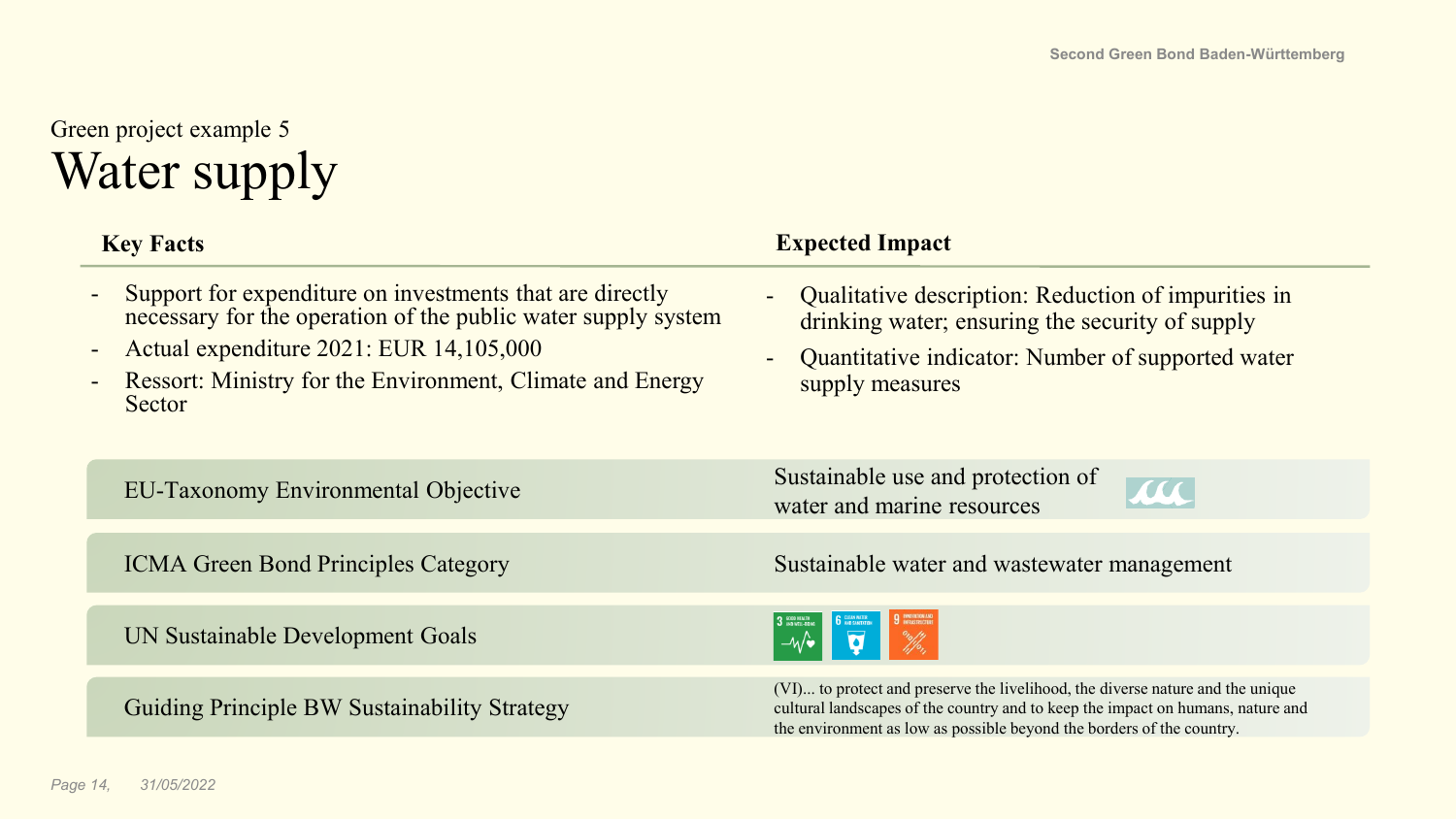### Green project example 6 Phosphorus recovery from sewage sludge

| <b>Key Facts</b>                                                                                                                                                                              | <b>Expected Impact</b>                                                                                                                                                                                                                                                                                                                                             |
|-----------------------------------------------------------------------------------------------------------------------------------------------------------------------------------------------|--------------------------------------------------------------------------------------------------------------------------------------------------------------------------------------------------------------------------------------------------------------------------------------------------------------------------------------------------------------------|
| Programme for building plants for phosphorus recovery<br>from sewage sludge<br>Actual expenditure 2021: EUR 378,385.65<br>Ressort: Ministry for the Environment, Climate and Energy<br>Sector | Qualitative description: Conserve natural resources by<br>$\blacksquare$<br>contributing to the state's self-sufficiency in phosphorus;<br>reduce dependencies on imports of raw material from<br>partly politically unstable regions of the world<br>Quantitative indicator: Number of experimental plants<br>$\blacksquare$<br>and industrial-scale pilot plants |
| <b>EU-Taxonomy Environmental Objective</b>                                                                                                                                                    | Transition to a circular economy<br>43                                                                                                                                                                                                                                                                                                                             |
| <b>ICMA Green Bond Principles Category</b>                                                                                                                                                    | Circular economy adapted products, production technologies<br>and processes, and/or certified eco-efficient products                                                                                                                                                                                                                                               |
| UN Sustainable Development Goals                                                                                                                                                              | $\frac{15}{12}$                                                                                                                                                                                                                                                                                                                                                    |
| <b>Guiding Principle BW Sustainability Strategy</b>                                                                                                                                           | (V) optimize the use of resources and decouple economic growth from the<br>consumption of natural raw materials.                                                                                                                                                                                                                                                   |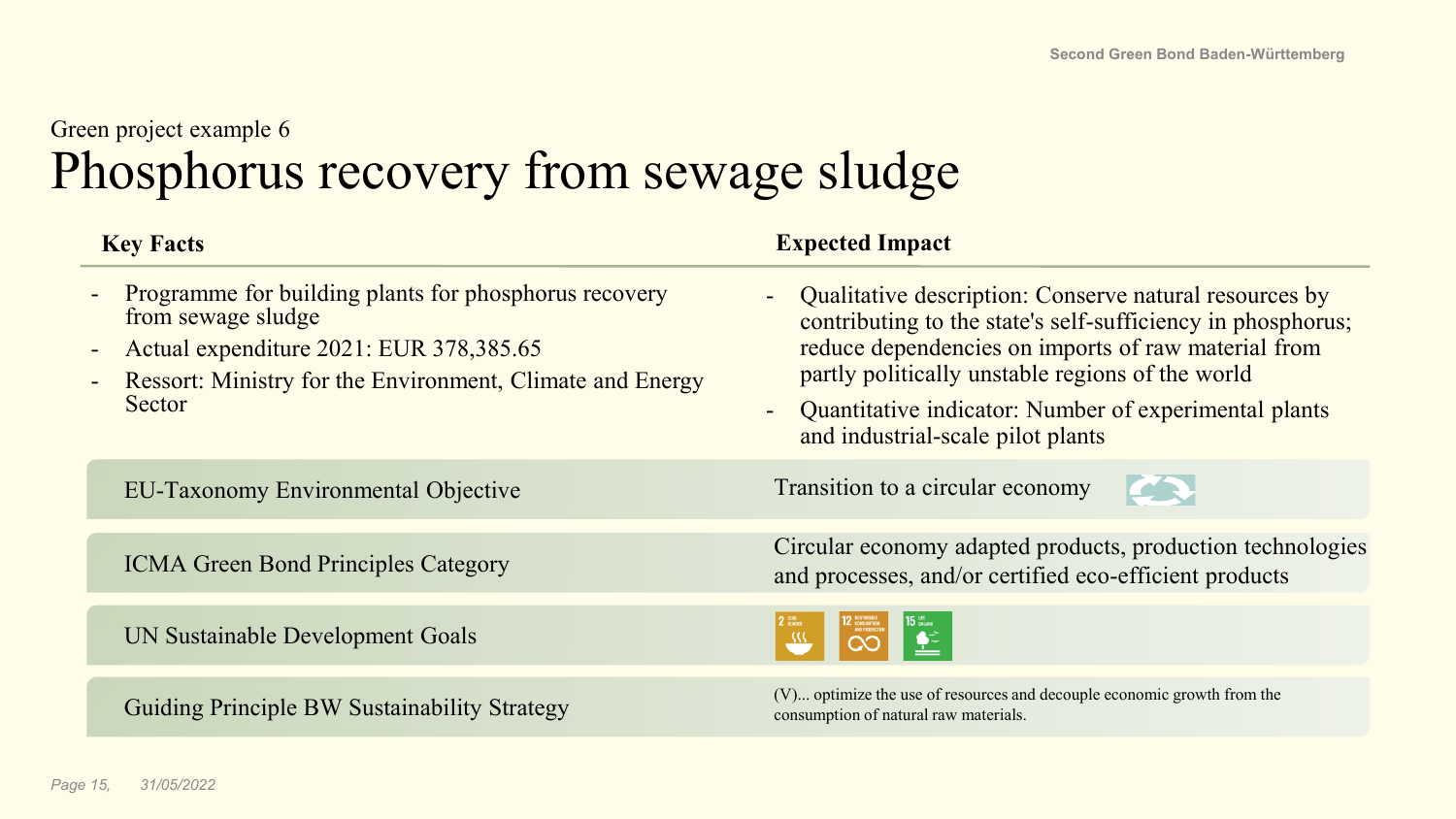#### Green project example 7 Low-emission bus transportation

| <b>Key Facts</b>                                                                                  | <b>Expected Impact</b>                                                                                                                          |
|---------------------------------------------------------------------------------------------------|-------------------------------------------------------------------------------------------------------------------------------------------------|
| Grant for procurement of regular service busses and<br>citizens' busses with low emission engines | - Qualitative description: Improvement of air pollution<br>control, especially in environmental zones                                           |
| Actual expenditure 2021: EUR 12,100,000<br><b>Ressort: Ministry of Transport</b>                  | Quantitative indicator: Reduction of CO2-emission and<br>$\sim$<br>traffic shift (additional passengers in buses with CO2<br>reduced emissions) |
| <b>EU-Taxonomy Environmental Objective</b>                                                        | H EEL<br>Pollution prevention and control                                                                                                       |
| <b>ICMA Green Bond Principles Category</b>                                                        | Pollution prevention and control                                                                                                                |
| UN Sustainable Development Goals                                                                  |                                                                                                                                                 |
| <b>Guiding Principle BW Sustainability Strategy</b>                                               | (III) to promote and implement innovative, environmentally friendly and social<br>mobility concepts.                                            |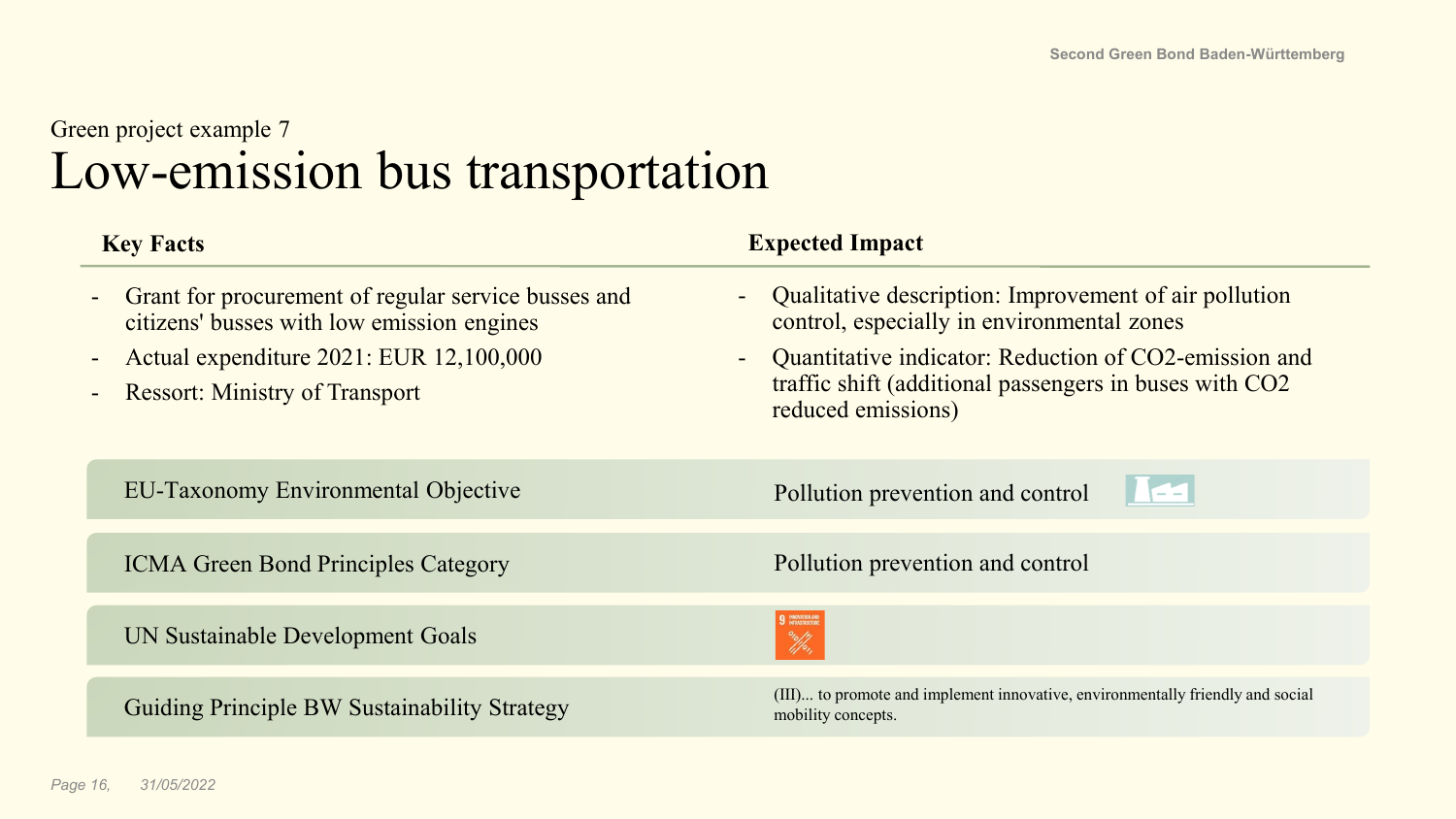#### Green project example 8 Research program Organic Farming

| <b>Key Facts</b>                                                                                                                                                                                                  | <b>Expected Impact</b>                                                                                                                                                                                                       |
|-------------------------------------------------------------------------------------------------------------------------------------------------------------------------------------------------------------------|------------------------------------------------------------------------------------------------------------------------------------------------------------------------------------------------------------------------------|
| In the research programme, organic farming is to be<br>$\blacksquare$<br>strengthened and research to be pooled<br>Actual expenditure 2021: EUR 251,827.27<br>Ressort: Ministry of Science, Research and the Arts | Qualitative description: Set of instruments for<br>$\sim$<br>stimulating biodiversity; emerging new regional<br>cooperations in organic farming<br>Quantitative indicator: Publications, best-practice<br>$\sim$<br>examples |
| <b>EU-Taxonomy Environmental Objective</b>                                                                                                                                                                        | Protection and restoration of<br>biodiversity and ecosystems                                                                                                                                                                 |
| <b>ICMA Green Bond Principles Category</b>                                                                                                                                                                        | Environmentally sustainable management of living<br>natural resources and land use                                                                                                                                           |
| UN Sustainable Development Goals                                                                                                                                                                                  | $15$ $\frac{UFE}{UN LAND}$<br>$\mathbf{E}$                                                                                                                                                                                   |
| <b>Guiding Principle BW Sustainability Strategy</b>                                                                                                                                                               | (XI) promote effective science and research to enable excellence and support<br>innovation.                                                                                                                                  |